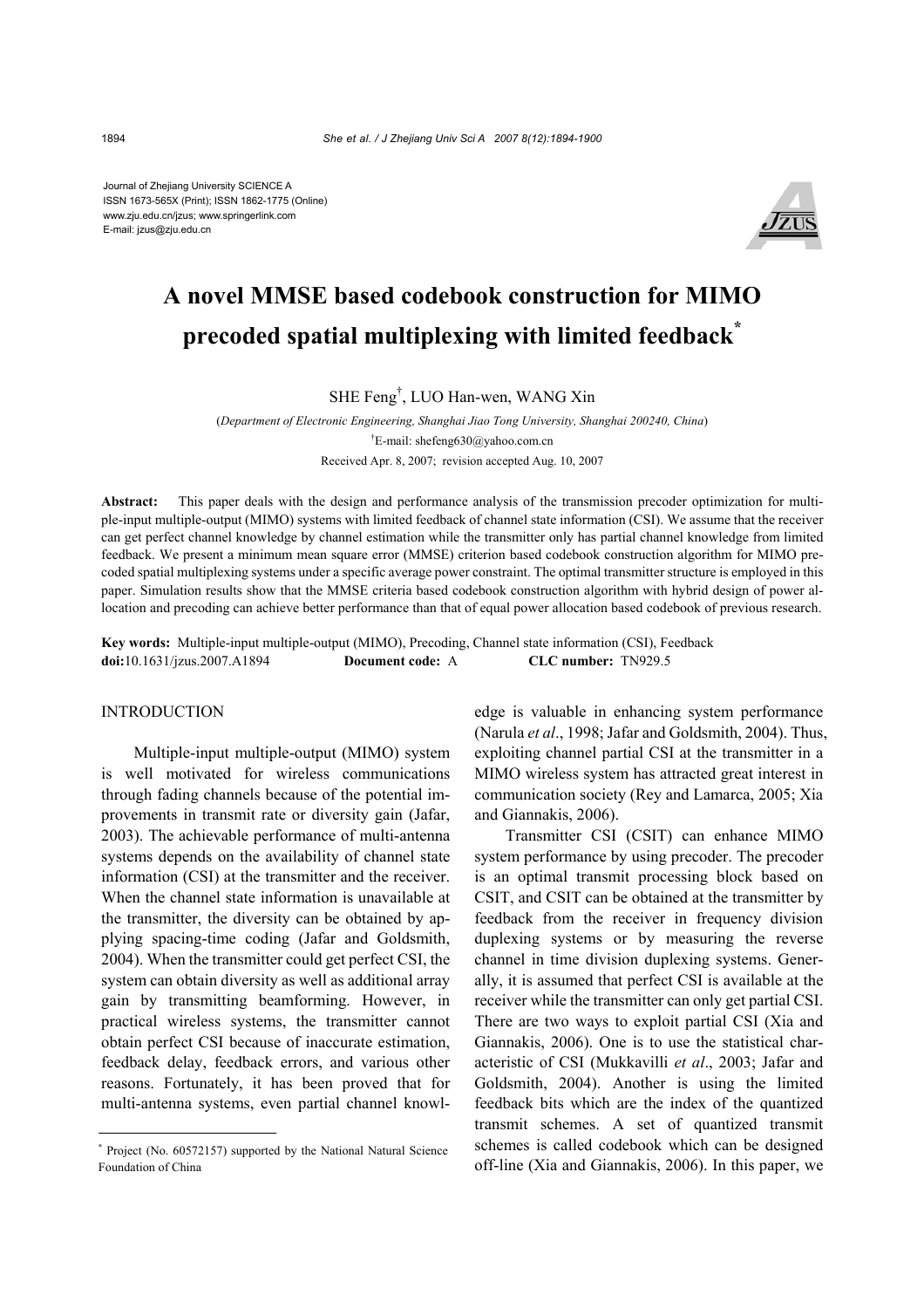study the optimal transmit scheme for MIMO systems with limited feedback. The previous researches on limited feedback CSI based transmitter beamforming and precoding are based on various criteria (Love and Heath, 2003; 2005a). However, in performance sense, previous works are all based on equal power allocation. In other words, the transmitter structure in previous works is not the optimal transmitter structure in (Palomar and Cioffi, 2003).

This paper considers power allocation for MIMO systems with limited feedback. We investigate the MMSE based codebook construction algorithm and propose a practical solution of power allocation in codebook construction.

# SYSTEM MODEL

We consider that the spatial multiplexing MIMO wireless communication system is with  $N_t$  transmit antennas and *N*r receive antennas.

Assume  $N_s$  symbols be transmitted in one time slot. Then we have  $N_s \leq \min\{N_r, N_t\}$ . The precoder is applied to allocating power across  $N_t$  antennas. Thus, the precoder  $\vec{F}$  is an  $N_t \times N_s$  matrix.

In this context, we consider a MIMO blockfading channel model where the channel state remains quasi-statistic within a fading block, but behaves independently across different fading blocks. If the channel keeps quasi-static, the *N*s×1 received symbol vector is

$$
r = GHFx + Gn,
$$
 (1)

where the receiver *G* is an  $N_s \times N_r$  matrix, and *n* is an  $N_r \times 1$  noise vector, which has the Gaussian statistics.

Let *x* and *r* be transmitted symbol vector and received symbol vector, respectively. The outputinput relation can be written as a set of equations:

$$
y = HFx + n,\tag{2}
$$

$$
r = Gy = GHFx + Gn.
$$
 (3)

The optimal structure of *F* is  $F=V\phi$ , where the  $N_t \times N_s$  matrix *V* denotes the precoding matrix and  $\phi$  is  $N_s \times N_s$  diagonal matrix with the entries obtained by water-filling based power allocation (Scaglione *et al*., 2002; Palomar and Cioffi, 2003; Vu and Paulraj,

2006), which means that the transmit power is allocated across  $N_t$  antennas.

In this paper, we combine precoding and power allocation together (Fig.1). Thus Eq.(2) can be expressed as

$$
y = Hv\sqrt{\phi x + n},
$$
 (4)

where the  $N_t \times N_s$  matrix  $\boldsymbol{v}$  denotes the precoding matrix and  $\phi$  is the  $N_s \times N_s$  matrix with the entries denoting the allocated power along each beamforming mode.



**Fig.1 The optimal transmit structure** 

# **Feedback model**

In this paper, we consider frequency division duplexing systems. First CSI is estimated at the receiver. Then the receiver will select the optimal transmit schemes from the codebook and feed back the index of the optimal codeword, i.e., the quantized transmit schemes in the codebook, to the transmitter. By each received codeword index, the transmitter chooses the corresponding transmit schemes from the codebook.

 The number of feedback bits *B* denotes the index of each non-overlapping region  $\{R_1, \dots, R_{N_n}\}\$ in codebook, where  $N_B = 2^B$ . The limited feedback design is a kind of quantization problem based on some criteria. The quantizer divides the space of channel matrix into  $N_B$  non-overlapping regions. For each of these regions, the transmitter selects the optimal transmit scheme that reaches the expected design object. The transmission determined by power loading matrix  $\phi_q$  and the precoding matrices  $v_q$ , where  $q \in [1, N_B]$ , is designed off-line and stored at both the transmitter and the receiver. Each feedback index  $q \in [1, N_B]$  is corresponding to a stored transmit **Example 19**  $V$  is the computer of  $N_s \times N_s$ <br> **Example 19**  $N_s \times N_s$ <br> **Example in the codebook selection**<br> **Fig.1** The optimal transmit structure<br> **Fig.1.** The optimal transmit structure<br> **Fig.1.** The optimal transmit stru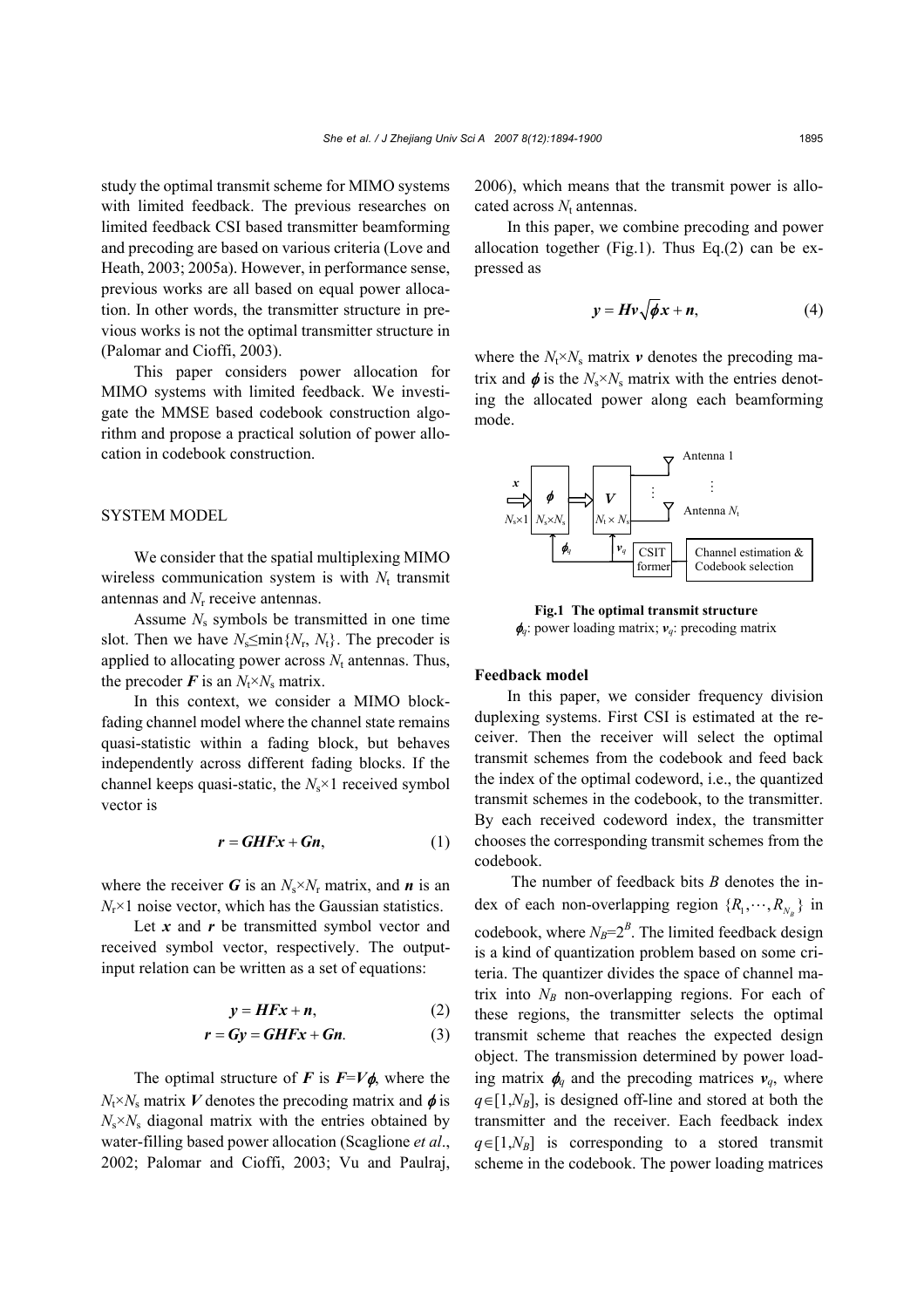are diagonal with nonnegative entries. The column vectors of the precoding matrix are unitary, i.e.,  $||\mathbf{v}_l(q)||^2 = 1$  for  $q \in [1, N_B]$ , where  $\mathbf{v}_l(q)$  denotes the *l*th column of the *q*th precoding matrix.

Within a fading signal block, the fading state is assumed to be quasi-statistic. Thus the effect of finite feedback delay would be irrelevant and the effect of feedback delay would be asymptotically negligible (Lau and Liu, 2004).

#### MMSE CODEBOOK CONSTRUCTION

In this section, we will first briefly outline the transmitter optimization, and then consider Lloyd algorithm for the codebook construction.

# **Transmitter optimization**

Given an independent identical distribution (i.i.d.) block-fading MIMO channel with the transmit CSI of *B* bits. The average minimum mean square error (MMSE)  $P_e(V, \phi)$  of the MIMO system can be computed from the *B*-bit index codeword. Our goal is to find the MMSE based transmit scheme for controlled  $P_0$ .

This optimal performance problem can be formulated as

$$
\min P_e(\mathbf{v}, \boldsymbol{\phi}), \quad \text{s.t.} \quad E\left(\sum_{l=1}^{N_s} \text{tr}(\tilde{\mathbf{x}}(l)\tilde{\mathbf{x}}^{H}(l))\right) \le P_0, \quad (5)
$$

where  $\tilde{x}(l) = v(l)\sqrt{\phi(l)}x(l)$ , and  $\phi(l)$  denotes the power allocated on the corresponding symbol.

Although previous research has proposed many codebook construction criteria (Love and Heath, 2003), there are no MMSE based codebook construction criteria with optimal transmitter structure. Sampath *et al*.(2001) and Scaglione *et al*.(2002) deduced the optimal MSE expression of linear transmitter and receiver, but it is based on perfect CSI on both sides. In this section we manage to directly use the exact MSE as the codebook design criterion. Let *W* be codebook designed off-line and known to both the transmitter and the receiver, the proposed MSE based selection rule is as follows:

$$
F_{\text{opt}} = \arg\min_{F \in W} \underset{F \in W}{MSE}(H, F). \tag{6}
$$

The MSE expression can be computed by a simple expression (Palomar and Cioffi, 2003). Let  $P_e(\phi)$  denote the MSE expression by allocated power  $\phi$ , we can write it as

$$
P_{\rm e}(\boldsymbol{\phi}) = \sum_{l=1}^{N_{\rm s}} \frac{1}{1 + \phi_l \lambda_l},\tag{7}
$$

where the constants  $\lambda_l$  is the eigenvalue of  $H^H R_{nn}^{-1}H$ and  $\phi_l$  is the power allocated on the *l*th subchannel.

# **MMSE based codebook construction algorithm**

To design the MMSE based codebook, the joint optimization of the channel vector region and the transmit modes is required. Two key works involved are:

(1) Given the channel vector region, to find an optimal design of the transmit modes.

(2) Given a set of transmit modes, to find an optimal design of channel vector region.

It is noticed that the optimization of finding the region  $R = \{R_1, \dots, R_{N_n}\}\$  and transmit scheme  $\{v, \phi\}_{q=1}^{N_B}$  is equivalent to designing a vector quantizer with a modified distortion measure.

Let  $A_q$  denote the probability that the channel matrix *H* lies in the region  $R_q$ , i.e.,  $P(H \in R_q) = A_q$ . By the statement and experiment in (Love and Heath, 2005b), the probabilities of selection for each possible codebook precoding matrix are the same. Thus, the uniform distribution across the codebook would mean that each codeword is selected with a probability of  $1/N_B$ .  $P_0$  stands for the average transmit power. By jointly designing  ${R_a}_{a=1}^{N_B}$  and transmitter strategy  $\{v_q, \phi_q\}_{q=1}^{N_B}$ , our ultimate goal is to

$$
\min J = \sum_{q=1}^{N_B} A_q P_e(q), \text{ s.t. } \sum_{q=1}^{N_B} \left( A_q \sum_{l=1}^{N_s} \phi(q) \right) \le P_0. \quad (8)
$$

Using Lagrange multiplier  $\mu$ , the distortion measure for optimizing the MSE performance is given by

$$
D = \sum_{q=1}^{N_B} A_q \frac{1}{N_s} \sum_{l=1}^{N_s} \frac{1}{1 + \phi(q) \lambda_l(q)} + \mu \left( \sum_{q=1}^{N_B} \left( A_q \sum_{l=1}^{N_s} \phi(q) \right) - P_0 \right).
$$
\n(9)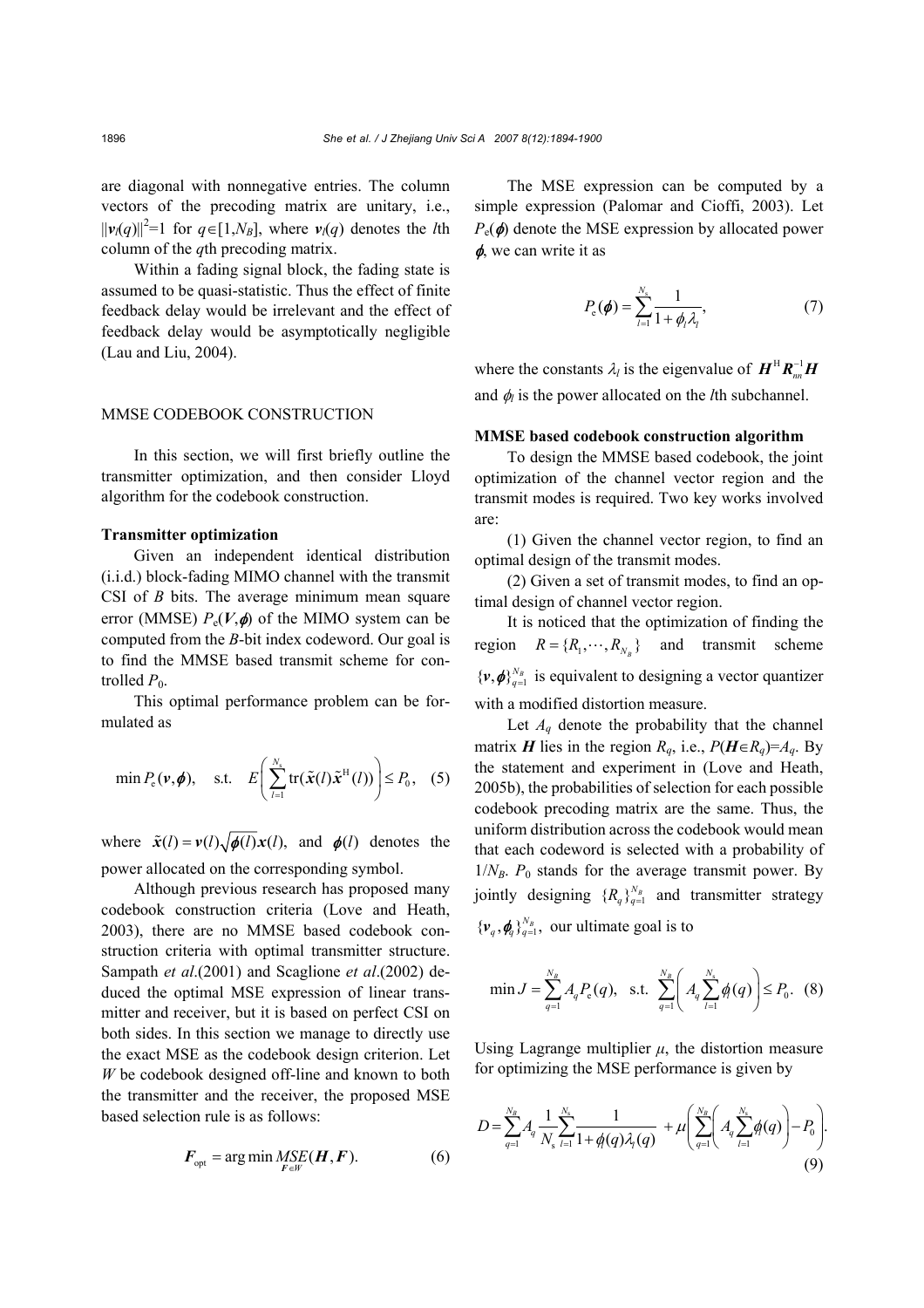The distortion measure is a function of  $H$ ,  $v_q$  and  $\phi_q$ . The partition index *q* is sent to the transmitter, and the transmitter selects the optimal schemes by *q*.

Hence, the optimization problem could be solved by Lloyd's algorithm, which can be outlined in the following steps (Gersho and Gray, 1992):

Step 0: To generate a training set with  $N_{tr}$  samples  $\{T_n\}_{n=1}^{N_u}$ . Start with an initial transmit schemes (obtained via random computer search in  $N_{tr}$  samples). In the first iteration, let power be equally allocated on each data substreams. Then, carry out the following two steps iteratively.

Step 1: Given a certain channel condition region of  $\{R_1, \dots, R_{N_p}\}$ , to find the optimal transmit scheme  ${T_1, \cdots, T_{N_p}}$ , where the transmitter scheme  $T_q := {v_q, \phi_q}$ denotes the multimode beamfoming matrix and the power allocation along different modes. The optimal transmit scheme  $T_q$  is given by the generalized region centroid condition:

$$
T_q = \left(\arg\min_{H \in R_q} E[D]\right) A_q \,. \tag{10}
$$

Step 2: Given a transmit scheme  $T_q$ , to find the optimal channel regions  $R_q$  (1≤*q*≤ $N_B$ ). The optimal region is given by the nearest neighbor rule:

$$
R_q = \{ \mathbf{H} : D(\mathbf{H}, T_q) \le D(\mathbf{H}, T_j), \forall j, q \in [1, \cdots, N_B] \}. (11)
$$

During the iteration, we examine the tentative codebook, and record the minimum distance of Eq.(9) if it is larger than the currently best. We do not stop this process until no further improvement on the minimum distance is observed.

The followings are the close-form solutions of the above Step 1 and Step 2.

#### **Solution of Step 1**

For a given region  $R_q$  (1≤*q*≤ $N_B$ ), find the optimal *Tq*.

Given a certain region  $R_q$ , the probability  $A_q$  and the channel covariance matrix can be calculated for every *q*th region. Let the eigenvalue decomposition of  $H^H R_{nn}^{-1} H = V A_q V^H$ , where  $A_q = \text{diag}(\lambda_1(q), \dots, \lambda_q)$  $\lambda_{N_t}(q)$ ) is an  $N_t \times N_t$  diagonal matrix and  $\lambda_1(q) \geq \lambda_2(q)$ 

 $\geq ... \geq \lambda_{N_t}(q)$ , and  $V_q$  is an  $N_t \times N_t$  unitary matrix. The optimal unquantized precoder for each channel condition should be  $V_{\text{opt}} = \overline{V}_q$ , where  $\overline{V}_q$  is the matrix constructed from the first  $N_s$  columns of  $V_a$  (Love and Heath, 2005b; Xia and Giannakis, 2006). *Rnn* is the covariance of noise. Based on those decomposition matrices, we can select the optimal precoding matrix belonging to the region  $R_q$  consequently,

$$
\boldsymbol{\nu}_q^{\text{opt}} = \arg \min \sum_{\{\mathbf{v} | \boldsymbol{H} \in \boldsymbol{R}_q\}} D(\boldsymbol{H}, \mathbf{v}, \boldsymbol{\phi}). \tag{12}
$$

**Theorem 1** With optimal eigen-beamforming combined with power allocation, we get the optimal transmitter power allocation schemes by water-filling principle:

$$
\phi_{l}(q) = \left(\frac{P_{\text{tot}} + \sum_{q=1}^{N_B} \sum_{l=1}^{\overline{N}_s} \lambda_l^{-1}(q)}{\sum_{q=1}^{N_B} \sum_{l=1}^{\overline{N}_s} \lambda_l^{-1/2}(q)} \lambda_l^{-1/2}(q) - \lambda_l^{-1}(q)\right)^{+}, (13)
$$

where  $(x)^+$  = max(0, x),  $q=1$ , ...,  $N_B$ , and  $\phi_l(q)$  denotes the *l*th entry of the diagonal power allocation matrix of the *q*th region. Note that  $\overline{N}_s \leq N_s$ . The reason is that under some conditions, the worst eigenmode would be dropped off.

**Proof** The cost function can be expressed as follows:

$$
D_{H,T_q} = \sum_{q=1}^{N_B} A_q \frac{1}{\overline{N}_s} \sum_{l=1}^{\overline{N}_s} \frac{1}{1 + \phi_l(q) \lambda_l(q)} + \mu \left( \sum_{q=1}^{N_B} A_q \sum_{l=1}^{\overline{N}_s} \phi_l(q) - P_0 \right).
$$
\n(14)

Gradient provides us the following conditions:

$$
\frac{\partial D_{H,T_q}}{\partial \phi_l(q)} = \frac{-\lambda_l(q)}{\overline{N}_s[1 + \phi_l(q)\lambda_l(q)]^2} + \mu = 0, \quad (15)
$$

$$
\frac{\partial D_{H,T_q}}{\partial \mu} = \sum_{q=1}^{N_B} \sum_{l=1}^{\bar{N}_s} A_q \phi_l(q) - P_0 = 0.
$$
 (16)

From Eq.(15), we get

$$
\frac{\partial D_{H,T_q}}{\partial \phi_l(q)} = \frac{\left[\lambda_l(q)/(\bar{N}_s\mu) - 1\right]^{1/2}}{\lambda_l(q)}.
$$
 (17)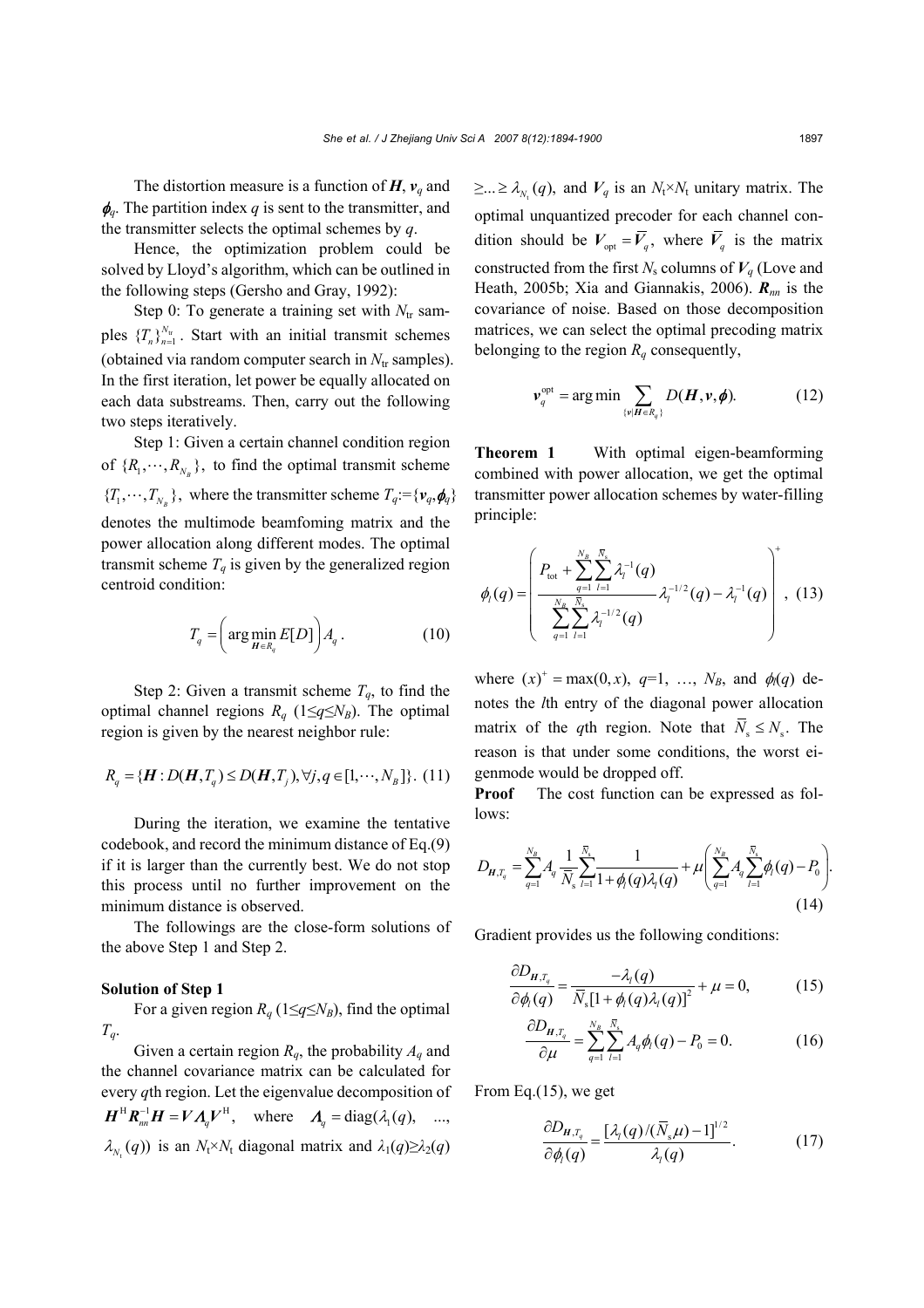From Eq.(16), we get

$$
\sqrt{\frac{1}{\bar{N}_s \mu}} = \frac{P_0 + \sum_{q=1}^{N_B} \sum_{l=1}^{\bar{N}_s} A_q \lambda_l^{-1}(q)}{\sum_{q=1}^{N_B} \sum_{l=1}^{\bar{N}_s} A_q \lambda_l^{-1/2}(q)}.
$$
 (18)

Substituting Eq.(18) into Eq.(17), the result will be

$$
\phi_{l}(q) = \left(\frac{P_{0} + \sum_{q=1}^{N_{B}} \sum_{l=1}^{\overline{N}_{s}} A_{q} \lambda_{l}^{-1}(q)}{\sum_{q=1}^{N_{B}} \sum_{l=1}^{\overline{N}_{s}} A_{q} \lambda_{l}^{-1/2}(q)} \lambda_{l}^{-1/2}(q) - \lambda_{l}^{-1}(q)\right)^{+} . (19)
$$

Because the channel  $H$  is i.i.d,  $A_q$  can be dealt with constant (Love and Heath, 2005b). Let  $P_{\text{tot}}=$  $P_0/A_q$ , Eq.(19) can be written as

$$
\phi_{I}(q) = \left(\frac{P_{\text{tot}} + \sum_{q=1}^{N_{B}} \sum_{l=1}^{\overline{N}_{s}} \lambda_{l}^{-1}(q)}{\sum_{q=1}^{N_{B}} \sum_{l=1}^{\overline{N}_{s}} \lambda_{l}^{-1/2}(q)} \lambda_{l}^{-1/2}(q) - \lambda_{l}^{-1}(q)\right)^{+}.
$$
 (20)

# **Solution of Step 2**

For a given transmit scheme, determine the optimal region  ${R_q}_{q=1}^{N_B}$ .

The optimal partition region is given by the nearest neighbor rule.

In our case, we will use the distortion measure Eq.(9) to get the new regions as follows:

$$
R_q = \{H: D(H, T_q) \le D(H, T_j), \ \forall j \ne q \in [1, \cdots, N_B]\}.
$$
 (21)

The above two necessary conditions of optimality proved to be essential for the codebook construction (Xia, 2004). Firstly, for each region, the optimal codeword can be chosen to minimize the distortion. In our case, multimode beamforming together with power allocation is employed in centroid condition. Secondly, the nearest neighbor rule is used to find the optimal region around each codeword.

#### **Solution of codewords selection**

Here, we present the optimal codeword selection algorithm for MIMO system. Let  $T_q = \{v_q, \phi_q\}$  denote the *q*th codeword in codebook  $\{T_q\}_{q=1}^{N_B}$ , then the description of the codewords selection is:

(1) Get CSI of *H* by channel estimation at the receiver.

(2) Introduce the following eigenvalue decomposition (EVD):  $v^H H^H R_m^{-1} H v = V A V^H$ , where *Λ* is an  $N_s \times N_s$  diagonal matrix with diagonal entries  $\lambda_{l=1}^{N_s}$ and matrix *V* denotes the eigen matrix of  $\bm{v}^{\rm H} \bm{H}^{\rm H} \bm{R}_{\scriptscriptstyle \!m\!}^{-1} \bm{H} \bm{v}$ .

(3) Let 
$$
D = \sum_{l=1}^{N_s} \frac{1}{1 + \lambda_l q_l}
$$
, where  $N_s$  denotes the

data stream on each sub-channel. The selected optimal codeword is

$$
T_{\text{opt}} = \arg \min D(T_q), \ T_q \in T_{q=1}^{N_B}.
$$
 (22)

# SIMULATION AND DISCUSSION

In this section, we provide some numerical examples to illustrate the performance of the optimal limited feedback design. We present Monte Carlo simulation for the  $N_f=4$ ,  $N_r=2$ , MIMO system with the constellation used being QPSK.

We assumed the discrete-time channel impulse response be generated according to the Hiperlan2 Channel Model C in (Medbo and Schramm, 1998). The channels between different transmit and receiver antennas were assumed independent. The channel was fixed for a frame and randomly varied between frames. The transmitter power was allocated by water-filling principle. The receiver used linear decoder with perfect channel knowledge. It was assumed that the feedback CSI had no delay and no transmit error. **Experiment 1** The first experiment compares the performance of one system with ideal CSI and the other with partial CSI at the transmitter. When the transmitter has perfect CSI, the best performance can be achieved. While in partial CSI scenario, we compare the performance of MMSE based codebook and the existing codebooks in (Zhou, 2006) and at http:// dynamo.ecn.purdue.edu/~djlove/grass.html. We use actual *Q*-function as codebook selection criteria for the existing codebook. Fig.2 shows that MMSE based codebook can get a moderate performance gain over the existing codebook, and the codebook in (Zhou,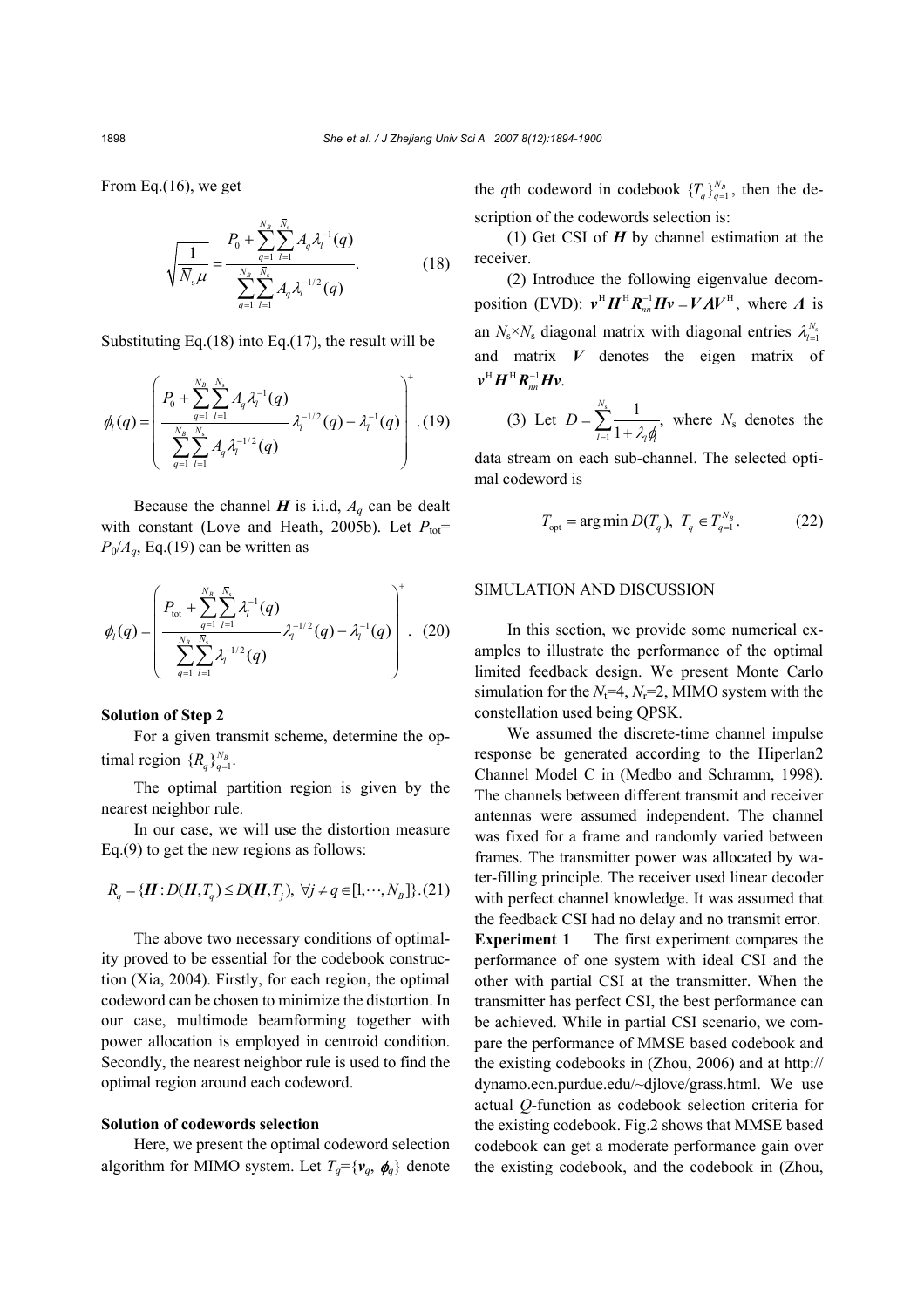2006) is a little better than that at http://dynamo. ecn.purdue.edu/~djlove/grass.html. We also use Chernoff-bound approximation as codeword selection method. The result shows that Chernoff-bound approximation selection is as good as the actual *Q*-function selection.



**Fig.2 BER performance comparison of optimal power allocation and codebook based limited feedback** 

**Experiment 2** The codebook construction algorithm couples two steps which are finding the optimal transmit schemes  $T_q$  for a certain channel condition regions and finding the optimal channel regions  $R_q$  for a transmit scheme  $T_q$ , where  $q \in [1, N_B]$ . These two steps are worked repeatedly to enable the final design of the transmit modes and the fading regions. In this experiment, the codebook size is  $N_B$ =64, and the data stream is  $N_s=2$ . Fig.3 shows that after three to four iterations, the distortion can be converged. The iterative algorithm is guaranteed to converge in a few iterations.



**Fig.3 Convergence of codebook construction algorithm**

**Experiment 3** The influence of codebook size with MMSE receiver is addressed in Fig.4. The *B*=0 case corresponds to a MIMO precoding system without CSI in the transmitter. In this scenario, the transmitter has to take equal power allocation transmit scheme. The *B*=4 case corresponds to the codebook size 16, and *B*=6, 7, 8 correspond to the codebook size 64, 128, 256, respectively. When *B*=inf, it means that the transmitter can get perfect CSI. We observe that:

(1) The feedback link can improve the system performance;

(2) When the feedback bits increase, the system can have performance gain with *B*=inf as a performance benchmark;

(3) The gap between  $B=6$ ,  $B=7$  and  $B=8$  is small, so the codebook size in a practical system is not necessary to be large.



**Fig.4 BER performance comparison among codebooks of different sizes**

#### **CONCLUSION**

In this paper, a precoded spatial multiplexing MIMO system with a limited feedback of CSI is considered and a new MMSE based codebook construction algorithm is proposed. The performance of MMSE based codebook outperforms that of the existing codebooks. The essential component of this paper is the codebook design by using optimal structure of the transmitter and receiver, which employs the optimal transmit structure combining precoding and power allocation. Although the presented codebook design algorithm is complex, it should not be an issue because the codebook is designed off-line.